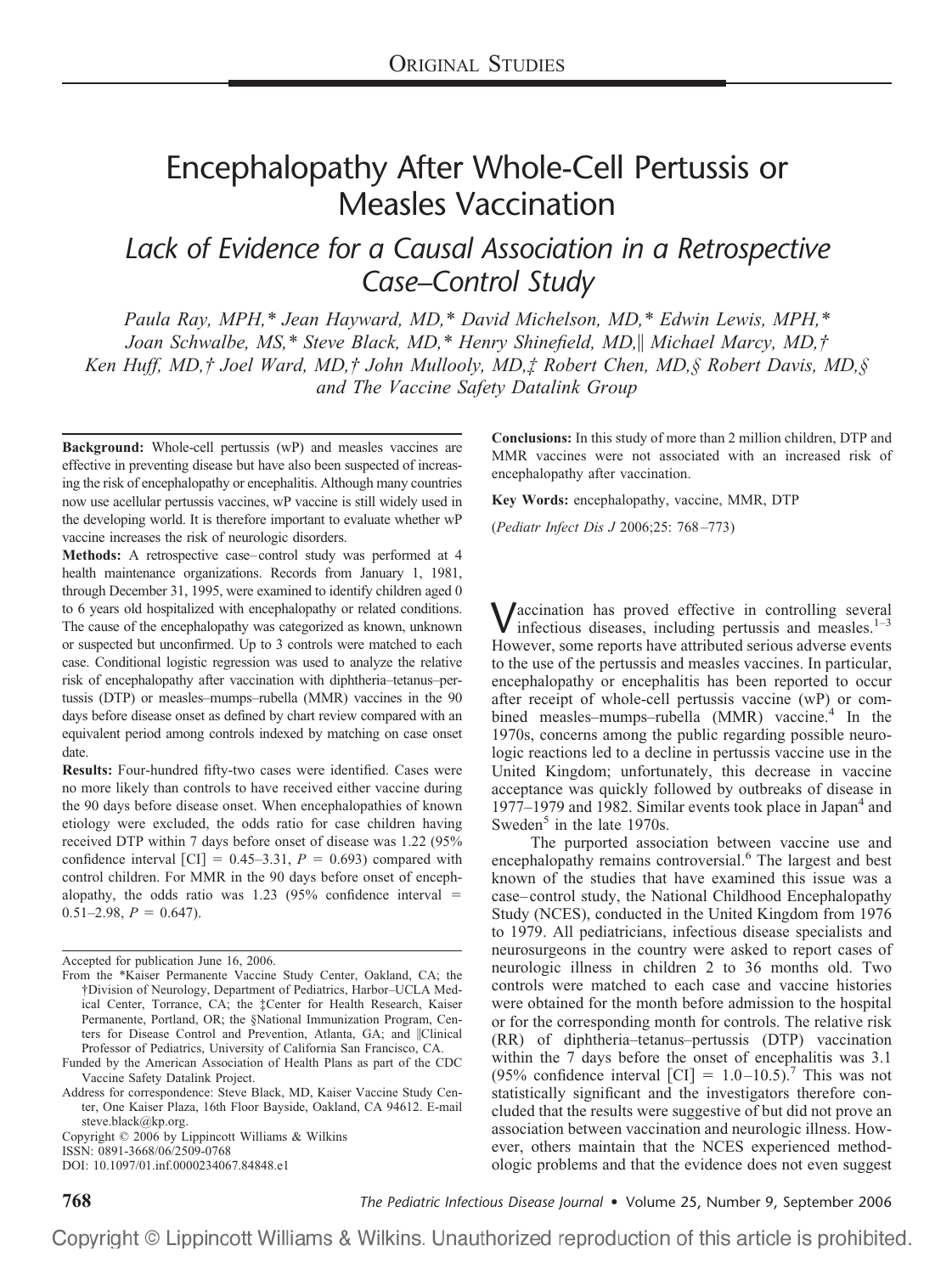such an association.<sup>6</sup> The interpretation of the NCES was limited by the small number of cases exposed to vaccine; only 26 of the first 1000 reported cases (2.6%) had received DTP vaccine within 7 days of the onset of the encephalopathy; 30 of 2000 controls (1.5%) had received vaccine during the equivalent period.<sup>8</sup> Most affected children recovered without long-term sequelae and a 10-year follow up of the NCES population found that there was no significant difference in death or rate of neurologic dysfunction between the children who were vaccinated shortly before the onset of their acute illness and those who were not.<sup>9</sup> The NCES study found that children with convulsions or encephalopathy were more likely to have received MMR vaccine 7 to 14 days before the onset of symptoms ( $RR = 2.3$ ,  $P < 0.05$ ).

A similar study in the northwestern United States also found no significant association between DTP vaccination and acute neurologic illness; however, this study evaluated a smaller population (218,000, including 424 cases) so that a weak association may have been missed.<sup>10</sup> An independent analysis of the NCES and other data by the U.S. Institute of Medicine (IOM) concluded that the evidence was consistent with a causal (albeit rare) relationship between DTP vaccination and acute encephalopathy in the immediate postvaccination period but that there was insufficient evidence to conclude that DTP causes permanent brain damage.<sup>4</sup> Subsequent analyses by the American Academy of Pediatrics $11$  and the  $IOM<sup>12</sup>$  reaffirmed the earlier conclusions that there is no definitive, causal link between encephalopathy and DTP vaccination. All advisory groups continue to recommend pertussis vaccination because the benefits are irrefutable.

As a result of general concerns about the safety and consistency of the wP vaccine, the United States and many other countries have adopted the use of several acellular pertussis vaccines that have similar effectiveness $13,14$  and lower reactogenicity<sup>15,16</sup> than the wP vaccine. However, the wP vaccine is easier and less expensive to manufacture and remains the preferred pertussis vaccine in most developing countries.<sup>17</sup> Thus, the safety of the wP vaccine is still of relevance to most countries, as is the safety of the MMR vaccine, which is also used worldwide. This retrospective case–control study was conducted at 4 study sites in the western United States as part of the ongoing Vaccine Safety Datalink project of the Centers for Disease Control and Prevention (Atlanta, GA), which was initiated in  $1991$ <sup>18</sup> Our objective was to reevaluate the issue of whether wP and measles vaccination are associated with encephalopathy or encephalitis.

#### **MATERIALS AND METHODS**

This retrospective study was carried out at 4 health maintenance organizations: Group Health Cooperative, based in Washington State; Northern California Kaiser Permanente; Northwest Kaiser Permanente, in Oregon and Washington; and Southern California Kaiser Permanente. It involved children 0 to 6 years of age hospitalized with encephalopathy or related conditions during the period from January 1, 1981, through December 31, 1995. Southern California Kaiser Permanente participated from August 1, 1988, through December 31, 1995. *Identification of Cases.* The case definition included hospitalized patients with a primary or secondary diagnosis of encephalopathy, Reye syndrome, or encephalitis. Patients were eligible for inclusion if they had been members of the health plan for at least 60 days before hospital admission or since birth if the patient was less than 60 days old. Hospital charts were reviewed and abstracted. A case was accepted by the abstracter if there was a diagnosis of encephalopathy by a neurologist and a clear etiology of congenital anomaly/syndrome, birth anoxia, drug or toxin ingestion or trauma. Cases for which there was a definitive diagnosis by a neurologist of a condition other than encephalopathy were rejected by the abstracter. All other neurologic cases were reviewed by an independent neurologist blind to the vaccination status of the patient to determine whether the patient met the case definition, the specific diagnosis, whether the condition was acute or chronic, the underlying cause and the condition on follow up. The information included in the chart abstract included the presence of seizures, laboratory results, liver biopsy, electroencephalography results, magnetic resonance image results, vaccination history, preexisting neurologic disorders, specialties of diagnosing physicians, patient condition at each follow-up visit, neurologist's diagnosis, presence of stupor or coma, brain or meningeal biopsy, patient demographics, patient diagnoses, the chronic or acute nature of the condition, the date of illness onset and the etiology of the illness. *Definitions Used to Identify Cases.* The definitions of encephalopathy, Reye syndrome and encephalitis used to identify cases were as follows:

- 1. Encephalopathy: acute generalized disturbance of brain function requiring hospitalization and consisting of coma or stupor that cannot be attributed to medication or postictal state. Such cases must have altered consciousness, delirium, obtundation and/or confusion.
- 2. Reye syndrome: clinical symptoms of acute encephalopathy with altered level of consciousness as well as:
	- a. Absence of inflammatory changes in cerebrospinal fluid as indicated by  $\leq$ 5 white blood cells/mm<sup>3</sup> or brain histology showing cerebral edema without perivascular or meningeal inflammation, plus
	- b. Evidence of hepatitis or liver failure documented by a 3-fold or greater elevation in serum glutamic oxaloacetic transaminase, serum glutamate pyruvate transaminase or serum ammonia or fatty changes of hepatocytes on liver biopsy or autopsy, plus
	- c. Absence of other etiologies for cerebral or hepatic abnormalities.
- 3. Encephalitis/encephalomyelitis: evidence of acute neurologic disease presenting with nonspecific signs such as fever, seizures, altered consciousness, headache, vomiting, meningismus or anorexia. We required multifocal involvement of the central nervous system and evidence of cerebrospinal fluid inflammation  $\sim$  7 white blood cells/mm<sup>3</sup>). We excluded disease with other known etiologies.

*Selection of Controls.* Up to 3 controls were selected for each case. The controls were matched to cases according to health maintenance organization location, age (within 7 days), sex and length of enrollment in the health plan.

For both cases and controls, vaccine exposure was ascertained from the medical record. Abstractors were not

*© 2006 Lippincott Williams & Wilkins* **769**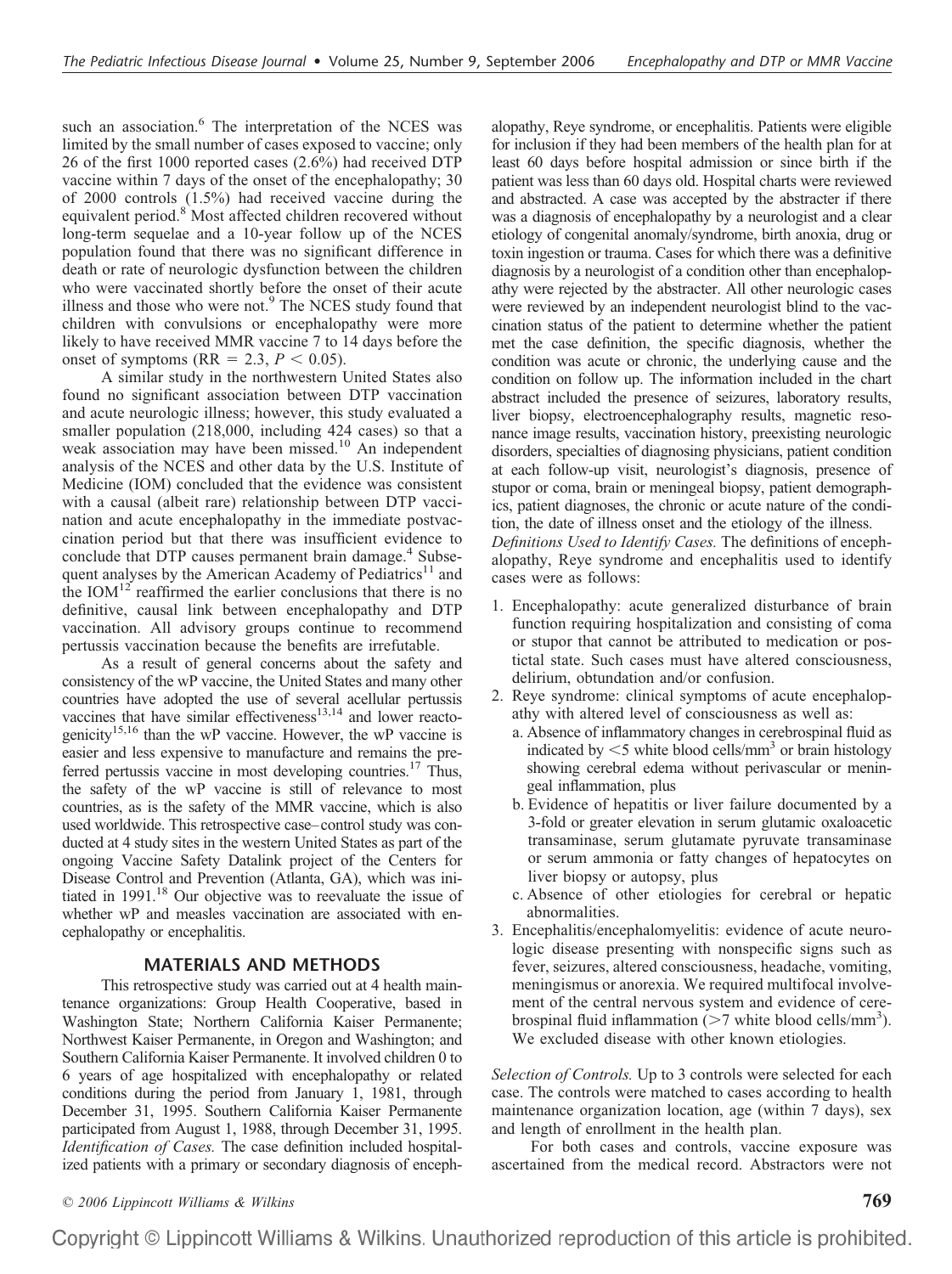blinded to case/control status because the abstractors had to review the entire chart to ascertain vaccine status and a child with encephalopathy would be obvious on this review. However, the review of each case to ascertain clinical criteria for inclusion was conducted by a neurologist blinded to the vaccine status of the child.

*Analysis.* Cases were categorized according to whether the etiology of the encephalopathy was known, unknown or suspected but unconfirmed. Assessment of vaccination risk for various exposure intervals was conducted using conditional logistic regression for all cases versus controls, cases with unknown or suspected but unconfirmed cause versus controls and cases with unknown cause versus controls. A suspected but unconfirmed cause included cases in which a diagnosis such as viral meningitis had not been confirmed by a specific laboratory test.

#### **RESULTS**

Approximately 2,197,000 children at 4 health maintenance organizations were eligible for inclusion in this retrospective case–control study. A total of 452 encephalopathy cases were identified at the 4 sites: 20 at Group Health Cooperative, 236 at Northern California Kaiser Permanente, 39 at Northwest Kaiser Permanente and 157 at Southern California Kaiser Permanente.

Eight of the cases received MMR vaccine within the 60 days before admission and 49 of the cases received DTP (Table 1). Only one case exposed to MMR (13%) had an encephalopathy of known cause; 15 (31%) of the cases exposed to DTP were of known cause.

Each immunization exposure was stratified into time windows (Table 2). In no time window were the cases more likely than controls to have received DTP or MMR vaccine. In fact, controls were significantly more likely than cases to have received DTP vaccine within 60 or 90 days.

The cases were then further stratified into those whose encephalopathy was of a known cause (etiology confirmed by a diagnostic test) and those for whom the cause was unknown or suspected but unconfirmed. When the unknown and suspected but unconfirmed cases were combined, the odds of exposure to DTP vaccine within 7 days was numerically slightly greater for cases than for controls, but this did not approach statistical significance (odds ratio  $[OR] = 1.22$ ; 95% CI =  $0.45-3.31$ ;  $\bar{P} = 0.693$ ; Table 3). The relative risk estimate declined when the time window was lengthened to 14 days or longer and it was substantially reduced when only

cases of unknown cause were considered (OR  $= 1.04$ ; 95%  $CI = 0.26-4.11$ ;  $P = 0.953$ ; Table 4).

Likewise, cases were no more likely than controls to have received MMR vaccine during any time window, regardless of etiologic category, except during the 90-day window (Tables 2, 3 and 4). During the 90-day window, children with neurologic disease of unknown or suspected but unconfirmed cause were numerically more likely to have received MMR vaccine but not significantly so  $(OR = 1.23;$ 95% CI =  $0.51-2.98$ ;  $P = 0.647$ ).

Table 5 contains a clinical summary of each case of unknown or suspected but unconfirmed etiology in which the child received DTP vaccine within the 14 days before the onset of symptoms or MMR vaccine within the 30 days before onset. No distinct pattern of symptoms is seen among these cases. Of the 8 children who received DTP within 14 days of disease onset, 3 had a full recovery, 3 had a partial recovery and 2 had no recovery or died. Two of the 3 children who received MMR within 30 days had a full recovery and the third died. No cases had received MMR within 14 days, the interval associated with increased risk in the NCES study.

#### **DISCUSSION**

In this analysis of a possible relationship between vaccination with DTP or MMR and the occurrence of encephalopathy or encephalitis, we found that cases were no more likely to have been vaccinated with DTP vaccine in the month before disease onset than control children. Only 6 cases were exposed to DTP in the 7 days before symptom onset (the period of increased risk in the NCES study) and the OR between cases and controls was not significant. Although the small number of vaccinated cases limits our ability to assess possible associations, it also means that the possible attributable risk of encephalopathy after DTP is extremely small. In all other timeframes, the OR of the case risk to the control risk of DTP immunization was less than one, providing no evidence of any association. There were significant differences between cases and controls only for the 60- and 90-day windows when all cases were considered and these differences reflected a higher rate of vaccine exposure among the controls than the cases. This could be the result of less immunization in children with progressive neurologic disease for whom wP vaccination is contraindicated.

In the British NCES evaluation of MMR vaccination, the period associated with increased risk was 7 to 14 days.

**TABLE 1.** Exposure to Diphtheria–Tetanus–Pertussis (DTP) or Measles–Mumps–Rubella (MMR) Within 60 Days of Onset of Neurologic Illness of the Designated Etiologic Category

| Etiology               |                            | <b>DTP</b>                   |                          | <b>MMR</b>                 |                              |                          |  |
|------------------------|----------------------------|------------------------------|--------------------------|----------------------------|------------------------------|--------------------------|--|
|                        | Exposed<br>$n$ (row $\%$ ) | Unexposed<br>$n$ (row $\%$ ) | Total<br>$n$ (col $\%$ ) | Exposed<br>$n$ (row $\%$ ) | Unexposed<br>$n$ (row $\%$ ) | Total<br>$n$ (col $\%$ ) |  |
| Known                  | 15(7)                      | 205(93)                      | 220(49)                  | 1(0)                       | 219(100)                     |                          |  |
| Suspected/unconfirmed* | 15(17)                     | 71 (83)                      | 86 (19)                  | 4(5)                       | 82 (95)                      |                          |  |
| Unknown                | 19(13)                     | 127(87)                      | 146(32)                  | 3(2)                       | 143 (98)                     | 146(32)                  |  |
| All                    | 49(11)                     | 403(89)                      | 452(100)                 | 8(2)                       | 444 (98)                     | 452 (100)                |  |

\*Includes cases in which a diagnosis such as viral meningitis was unconfirmed by a specific laboratory test.

**770** *© 2006 Lippincott Williams & Wilkins*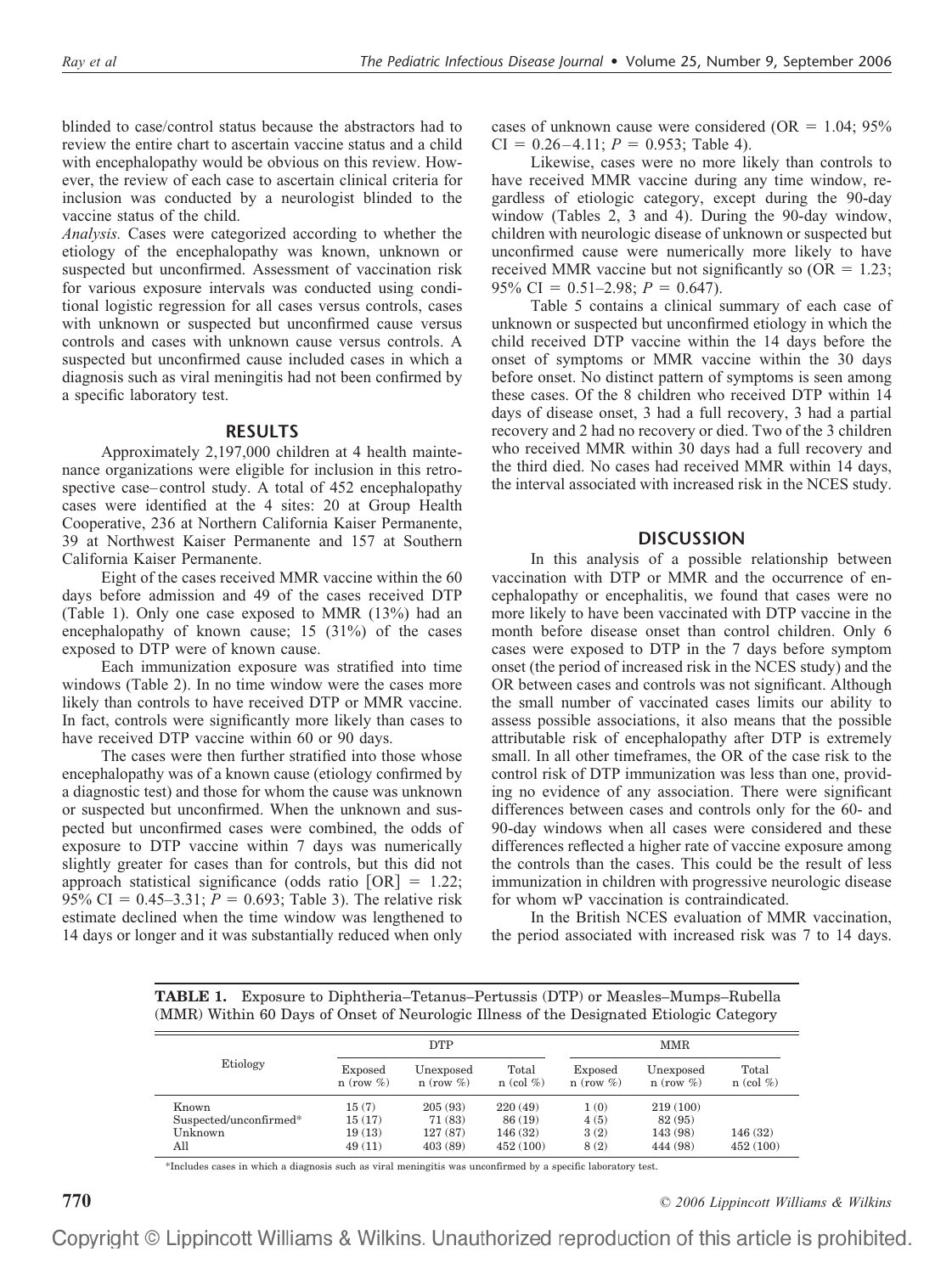| Vaccine Exposure<br>Interval (days) | Exposed<br>$\text{Case } (N)$ | Exposed<br>Cases $(\%)$ | Exposed<br>Controls $(N)$ | Exposed<br>Controls $(\%)$ | $\boldsymbol{P}$<br>Value* | Odds<br>Ratio* | Confidence<br>Interval |
|-------------------------------------|-------------------------------|-------------------------|---------------------------|----------------------------|----------------------------|----------------|------------------------|
| <b>DTP</b>                          |                               |                         |                           |                            |                            |                |                        |
| $0 - 90$                            | 60                            | 13.3                    | 233                       | 18.2                       | 0.001                      | 0.43           | $0.27 - 0.70$          |
| $0 - 60$                            | 49                            | 10.8                    | 189                       | 14.7                       | 0.004                      | 0.49           | $0.30 - 0.80$          |
| $0 - 30$                            | 26                            | 5.8                     | 111                       | 8.7                        | 0.024                      | 0.54           | $0.32 - 0.92$          |
| $0 - 14$                            | 13                            | 2.9                     | 52                        | 4.1                        | 0.247                      | 0.67           | $0.34 - 1.32$          |
| $0 - 7$                             | 7                             | 1.5                     | 25                        | 2.0                        | 0.597                      | 0.79           | $0.33 - 1.89$          |
| <b>MMR</b>                          |                               |                         |                           |                            |                            |                |                        |
| $0 - 90$                            | 15                            | 3.3                     | 44                        | 3.4                        | 0.951                      | 0.98           | $0.47 - 2.01$          |
| $0 - 60$                            | 8                             | 1.8                     | 33                        | 2.6                        | 0.304                      | 0.64           | $0.27 - 1.50$          |
| $0 - 30$                            | $\overline{4}$                | 0.9                     | 13                        | 1.0                        | 0.778                      | 0.85           | $0.27 - 2.68$          |
| $0 - 14$                            |                               | 0.2                     | 7                         | 0.5                        | 0.337                      | 0.35           | $0.04 - 2.95$          |
| $7 - 14$                            |                               | 0.2                     | 6                         | 0.5                        | 0.408                      | 0.40           | $0.05 - 3.46$          |
|                                     |                               |                         |                           |                            |                            |                |                        |

**TABLE 2.** Frequency of Diphtheria–Tetanus–Pertussis (DTP) and Measles–Mumps–Rubella (MMR) Vaccination Among all Cases and Controls for Specified Intervals Relative to Onset of Encephalopathy

\*Conditional logistic regression.

**TABLE 3.** Vaccine Exposure Interval  $(\leq 90 \text{ days})$  in Cases of Unknown or Suspected but Unconfirmed\* Cause

| Vaccine Exposure<br>Interval (davs) | Exposed<br>$\text{Case } (N)$ | Cases<br>Exposed $(\%)$ | Exposed<br>Controls $(N)$ | Controls<br>Exposed $(\%)$ | $P^{\dagger}$ | Odds<br>$Ratio^{\dagger}$ | Confidence<br>Interval |
|-------------------------------------|-------------------------------|-------------------------|---------------------------|----------------------------|---------------|---------------------------|------------------------|
| Diphtheria-tetanus-pertussis        |                               |                         |                           |                            |               |                           |                        |
| $0 - 90$                            | 41                            | 17.7                    | 145                       | 22.2                       | 0.052         | 0.54                      | $0.29 - 1.01$          |
| $0 - 60$                            | 34                            | 14.7                    | 118                       | 18.1                       | 0.129         | 0.62                      | $0.33 - 1.15$          |
| $0 - 30$                            | 18                            | 7.8                     | 73                        | 11.2                       | 0.101         | 0.58                      | $0.30 - 1.11$          |
| $0 - 14$                            | 8                             | 3.4                     | 33                        | 5.1                        | 0.294         | 0.63                      | $0.27 - 1.49$          |
| $0 - 7$                             | 6                             | 2.6                     | 14                        | 2.1                        | 0.693         | 1.22                      | $0.45 - 3.31$          |
| Measles-mumps-rubella               |                               |                         |                           |                            |               |                           |                        |
| $0 - 90$                            | 11                            | 4.7                     | 28                        | 4.3                        | 0.647         | 1.23                      | $0.51 - 2.98$          |
| $0 - 60$                            | 7                             | 3.0                     | 19                        | 2.9                        | 0.903         | 1.06                      | $0.41 - 2.74$          |
| $0 - 30$                            | 3                             | 1.3                     | 10                        | 1.5                        | 0.746         | 0.80                      | $0.21 - 3.05$          |
| $0 - 14$                            | $\mathbf{0}$                  | 0.0                     | $\overline{7}$            | 1.1                        | 0.991         | 0.00                      | 0.00                   |
| $7 - 14$                            | $\mathbf{0}$                  | 0.0                     | 6                         | 0.9                        | 0.992         | 0.00                      | 0.00                   |

\*Includes cases in which a diagnosis such as viral meningitis, was unconfirmed by a specific laboratory test. † Conditional logistic regression.

**TABLE 4.** Vaccine Exposure Interval  $(\leq 90 \text{ days})$  in Cases of Unknown Cause

| Vaccine Exposure<br>Interval (days) | Exposed<br>$\text{Case } (N)$ | Cases<br>Exposed $(\%)$ | Exposed<br>Controls $(N)$ | Controls<br>Exposed $(\% )$ | $P^*$ | Odds<br>Ratio* | Confidence<br>Interval |
|-------------------------------------|-------------------------------|-------------------------|---------------------------|-----------------------------|-------|----------------|------------------------|
| Diphtheria-tetanus-pertussis        |                               |                         |                           |                             |       |                |                        |
| $0 - 90$                            | 24                            | 16.4                    | 80                        | 19.6                        | 0.283 | 0.63           | $0.28 - 1.46$          |
| $0 - 60$                            | 19                            | 13.0                    | 65                        | 15.9                        | 0.296 | 0.65           | $0.29 - 1.46$          |
| $0 - 30$                            | 9                             | 6.2                     | 40                        | 9.8                         | 0.138 | 0.52           | $0.22 - 1.24$          |
| $0 - 14$                            | 4                             | 2.7                     | 17                        | 4.2                         | 0.396 | 0.59           | $0.18 - 1.99$          |
| $0 - 7$                             | 3                             | 2.1                     | 8                         | 2.0                         | 0.953 | 1.04           | $0.26 - 4.11$          |
| Measles-mumps-rubella               |                               |                         |                           |                             |       |                |                        |
| $0 - 90$                            | 6                             | 4.1                     | 19                        | 4.7                         | 0.763 | 0.83           | $0.25 - 2.76$          |
| $0 - 60$                            | 3                             | 2.1                     | 13                        | 3.2                         | 0.428 | 0.57           | $0.14 - 2.28$          |
| $0 - 30$                            |                               | 0.0                     | 8                         | 2.0                         | 0.991 | 0.00           | 0.00                   |
| $0 - 14$                            |                               | 0.0                     | 5                         | 1.2                         | 0.993 | 0.00           | 0.00                   |
| $7 - 14$                            | $\theta$                      | 0.0                     | 4                         | 1.0                         | 0.993 | 0.00           | 0.00                   |

\*Conditional logistic regression.

 $\equiv$ 

Also, Weibel reported an increased risk of encephalopathy with subsequent permanent brain damage or death on days 8 and 9 after measles vaccination, but this was based on 48 cases voluntarily reported to the National Vaccine Injury Compensation Program (NVICP) in the United States.<sup>19</sup> We did not find an increased OR for MMR vaccination during this time; in fact, no case children had received MMR vaccine within 14 days of the onset of encephalopathy. The NVICP only documents encephalopathies that occur within 15 days of vaccination and thus would not have captured encephalopathies that were diagnosed at longer intervals after vaccination. In our study, we observed a slightly (but not significantly) increased OR with MMR vaccination within 90 days for cases of unknown or suspected but unconfirmed cause. Although it is possible that there is such a delayed reaction to the vaccine, the lack of a consistent time association between

### *© 2006 Lippincott Williams & Wilkins* **771**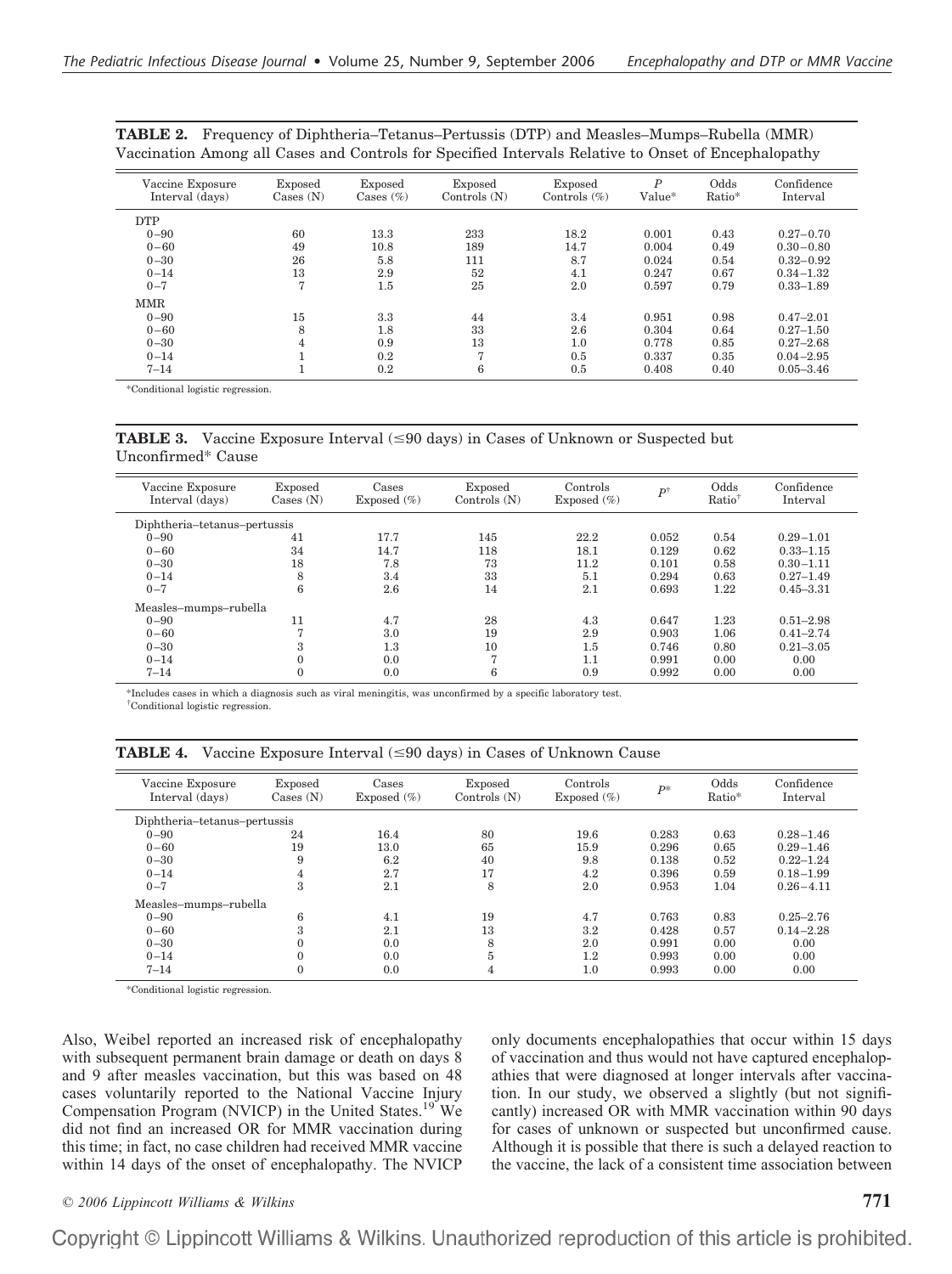|                                                                                                   |             | Age at                              | Interval in  | <b>Test Results</b>                                                            |                                                                                                                                                                                                                                                       |                                    |                                                                                                                                                                 |  |  |
|---------------------------------------------------------------------------------------------------|-------------|-------------------------------------|--------------|--------------------------------------------------------------------------------|-------------------------------------------------------------------------------------------------------------------------------------------------------------------------------------------------------------------------------------------------------|------------------------------------|-----------------------------------------------------------------------------------------------------------------------------------------------------------------|--|--|
| Patient No.                                                                                       | Sex         | Vaccination                         | Days         | CSF                                                                            | Neurology/Imaging                                                                                                                                                                                                                                     | Outcome                            | Comment                                                                                                                                                         |  |  |
| Cases who received DTP 14 d or less before the onset of encephalopathy<br>DTP-unknown<br>etiology |             |                                     |              |                                                                                |                                                                                                                                                                                                                                                       |                                    |                                                                                                                                                                 |  |  |
| $\mathbf{1}$                                                                                      | F           | $2 \text{ mo}$                      | $\mathbf{0}$ | CSF WBC 40/<br>$mm3$ , CSF<br>RBC 1872/<br>$mm3$ , CSF<br>protein 60 mg/<br>dL | $CT$ and $EEG = normal$                                                                                                                                                                                                                               | Full recovery                      | Unknown etiology                                                                                                                                                |  |  |
| $\overline{2}$                                                                                    | $\mathbf F$ | 7 mo                                | $\mathbf{1}$ |                                                                                | $MRI =$ marked hemiatrophy of<br>left cerebral hemisphere;<br>right side also showed<br>apparent prominent sulci<br>anteriorly; comparison with<br>previous films shows<br>progressive encephalopathy;<br>$EEG =$ markedly abnormal<br>left recording | Chronic<br>encephalopathy,<br>died | Progressive seizure<br>disorder, died<br>Feb 1991                                                                                                               |  |  |
| 3                                                                                                 | $\mathbf F$ | 4 yr 11 mo                          | 7            | CSF glucose 94<br>mg/dL                                                        | $MRI = increased signal in$<br>right parietal; $CT = normal$ ;<br>$EEG =$ probably abnormal<br>as a result of persistent<br>bihemispheric high-voltage<br>slowing without focal<br>dysrhythmia                                                        | Full recovery                      | HSV mentioned as<br>a result of<br>temporal/parietal<br>focalizing of<br>cerebritis seen on<br>imaging but no<br>confirmatory test<br>and CSF not<br>suggestive |  |  |
| $\overline{4}$                                                                                    | М           | 4 mo                                | 13           | $CSF$ protein 125<br>mg/dL, CSF<br>glucose 131<br>mg/dL                        | $CT =$ multiple infarcts;<br>$EEG = seizure foci in$<br>multiple areas of brain                                                                                                                                                                       | Partial recovery<br>after 6 mo     | Unknown etiology,<br>residuae include<br>CP, blindness,<br>quadriplegia                                                                                         |  |  |
| DTP—suspected but unconfirmed etiology<br>5                                                       | F           | $3 \text{ mo}$                      | $\mathbf{1}$ | CSF WBC 29/<br>$mm3$ , CSF<br>Protein 75<br>mg/dL,<br>glucose 13<br>mg/dL      | $EEG = normal$                                                                                                                                                                                                                                        | Partial recovery                   | Possible<br>hypoglycemia                                                                                                                                        |  |  |
| 6                                                                                                 | M           | $6 \text{ mo}$                      | 5            | CSF normal                                                                     | $MRI = normal$                                                                                                                                                                                                                                        | Partial recovery                   | Probable<br>postinfectious                                                                                                                                      |  |  |
| 7                                                                                                 | $\mathbf F$ | $5\ {\rm mo}$                       | $-7*$        |                                                                                | MRI, CT, and EEG all<br>abnormal; severe and diffuse<br>cerebral atrophy                                                                                                                                                                              | No recovery                        | encephalomyelitis<br>Degenerative<br>disorder<br>unknown etiology<br>(possible Rett)<br>syndrome)                                                               |  |  |
| 8                                                                                                 | F           | $6 \text{ mo (HDTP)}$               | 12           | CSF WBC<br>$11/mm^3$                                                           | $CT$ and $EEG = normal$                                                                                                                                                                                                                               | Full recovery                      | Possible viral<br>meningitis                                                                                                                                    |  |  |
| 1                                                                                                 | F           | $1 \,\mathrm{yr}$ 6 mo              | 19           | CSF WBC<br>15/mm <sup>3</sup>                                                  | Cases who received MMR 30 d or less before the onset of encephalopathy (suspected but unconfirmed etiology)<br>$MRI = normal$                                                                                                                         | Full recovery                      | Possible postviral<br>acute cerebellar<br>ataxia                                                                                                                |  |  |
| $\boldsymbol{2}$                                                                                  | $\mathbf F$ | 3 yr 9 mo                           | 21           | $CSF$ glucose $=$<br>$91 \text{ mg/dL}$                                        | $CT = normal$                                                                                                                                                                                                                                         | Full recovery                      | Viral encephalitis<br>versus delirium<br>with high fever                                                                                                        |  |  |
| 3                                                                                                 | F           | $1 \,\mathrm{yr} \,1 \,\mathrm{mo}$ | 29           |                                                                                |                                                                                                                                                                                                                                                       | Died                               | $105^{\circ}$ F<br>Possible AIDS-<br>related<br>encephalopathy-<br>perinatally<br>acquired                                                                      |  |  |

#### **TABLE 5.** Review of Cases of Encephalopathies of Unknown or Suspected but Unconfirmed Etiology

\*Exact date of symptom onset is not known.

DTP indicates diphtheria–tetanus–pertussis; CSF, cerebrospinal fluid; CT, computed tomography; MRI, magnetic resonance imaging; WBC, white blood cells; RBC, red blood cells; EEG, electroencephalogram; HSV, herpes simplex virus; CP, cerebral palsy; HDTP, DTP vaccine given in conjunction with *Haemophilus influenzae* B vaccine; MMR, measles–mumps– rubella.

vaccination and the onset of encephalopathy makes a causal relationship unlikely.

There is also no indication of a "clinically distinctive pertussis vaccine-induced encephalopathy."<sup>4,8</sup> A review of our cases (Table 5) supports this conclusion. The symptoms of the 8 children who developed an encephalopathy of unknown or suspected but unconfirmed cause within 14 days of DTP vaccination or 30 days of MMR vaccination varied

**772** *© 2006 Lippincott Williams & Wilkins*